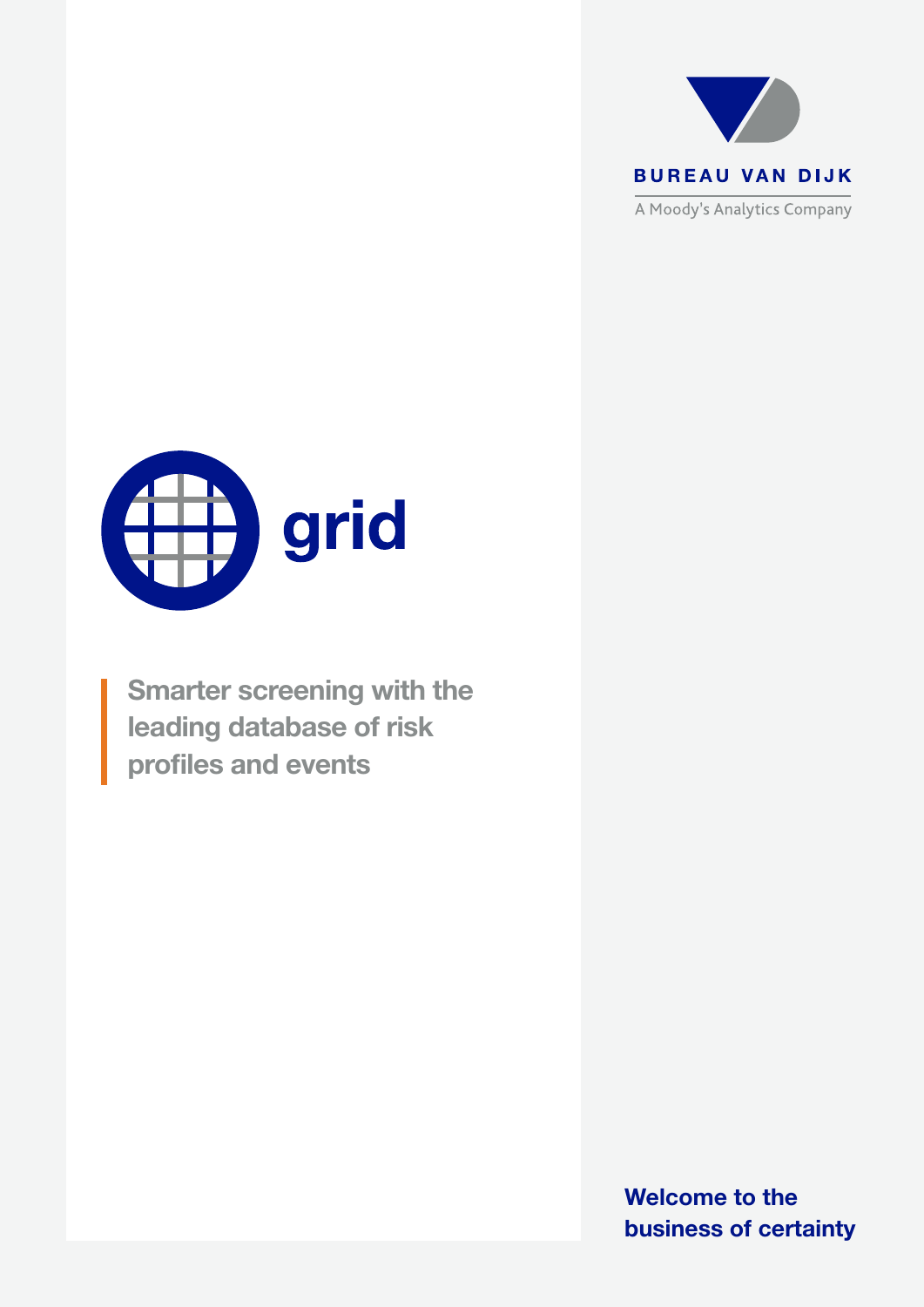## A more holistic view of PEPs

Our PEP profiles deliver aggregated risk information from several sources. If a PEP is sanctioned, or appears in watchlists or adverse media, this information will be clearly indicated on their risk profile.

## PEPs by category

Some PEPs can be considered higher risk than others. Our PEP information is structured and includes information on position type, country and classification. We use this information to create risk categories for PEPs. You can filter or prioritize screening results according to these risk groups, and other factors.

# State-owned entities

State-owned entities (SOEs) need to be considered vulnerable to state-related interference and other laundering activities. It's also important to recognize that an individual who serves on the board of an SOE is considered a politically exposed person.

- Office of Foreign Assets Control (OFAC) sanctions.
- United Nations Security Council (UNSC) sanctions.
- EU Consolidated List of Sanctioned Persons, Groups and Entities.
- UK HM Treasury sanctions.
- Australia Department of Foreign Affairs and Trade (DFAT) sanctions.
- Canada Special Economic Measures Act sanctions.
- Fugitive lists.
- Debarment lists.
- Fraud warning lists.

Grid contains extensive SOE coverage. Comprehensive ownership information and algorithms mean you can see entities with links to SOEs, or those that should be considered SOEs themselves, that other screening services could miss.

# Sanctions and watchlists

Grid contains the most up-to-date and accurate sanctions and watchlist data sourced directly from government authorities. This is combined with a comprehensive record of individuals and organizations connected to sanctioned entities, adhering to guidance published by the US Department of Treasury and the EU.

It includes adverse media, sanctions and watchlists, PEPs and other focused datasets around risk themes including Iran, the Panama Papers, and marijuana-related businesses.

## Comprehensive coverage of watchlists

We provide global coverage of domestic and international sanctions and watchlists which are checked daily for updates, including:

# What is Grid?

Grid helps you screen more effectively. Its combination of comprehensive data and categorization means you can filter content by risk type, risk stage and risk age, based on relevance and your own risk profiles. This results in more precision, fewer false positives and more efficiency.

Grid covers a wide range of risk and risk-event data:

# Key facts and figures

Grid has around 13 million risk profiles. A risk profile can be about a person or an organization – it's a collation of risk-relevant information relating to that entity.

## Grid takes information from more than 120,000 sources, covers 240 countries and territories and more than three billion articles from the past 10 years.

# PEPs – politically exposed persons

Grid provides detailed PEP coverage built on years of research covering individuals in 240 countries and territories. We've created a risk categorization system that considers the country, position, level, and event risks associated with the PEP.

Our data meets or exceeds country and region-specific regulatory requirements and guiding principles including the US Patriot Act Section 312, the fourth EU anti-money laundering directive, the Financial Action Task Force (FATF) Recommendations and Wolfsberg Principles.

Current and past political history are covered, and our PEP position categories include:

- Heads of state.
- Cabinet officials.
- Senior officials overseeing key infrastructure sectors.
- Senior officials overseeing non-infrastructure sectors.
- Municipal level officials.
- Regional officials.
- Senior legislative branch.
- Ambassadors and top diplomatic officials.
- Senior military figures.
- Senior judicial figures.
- Political party figures.
- Top executives/functionaries in state-controlled business.
- Family members.
- Close associates and advisors.
- International sporting officials.

For countries that could be considered higher risk, you may want to consider a wider range of individuals in your risk assessments. For these we include data on opposition party members, shadow government officials, influencers, and other risk-relevant individuals.

Grid is a risk database of adverse media, sanctions, watchlists and PEPs. It's the most comprehensive database of its kind. Risk information is curated into detailed profiles, by individual or organization, so you can see all associated risk-relevant data in structured, detailed reports.

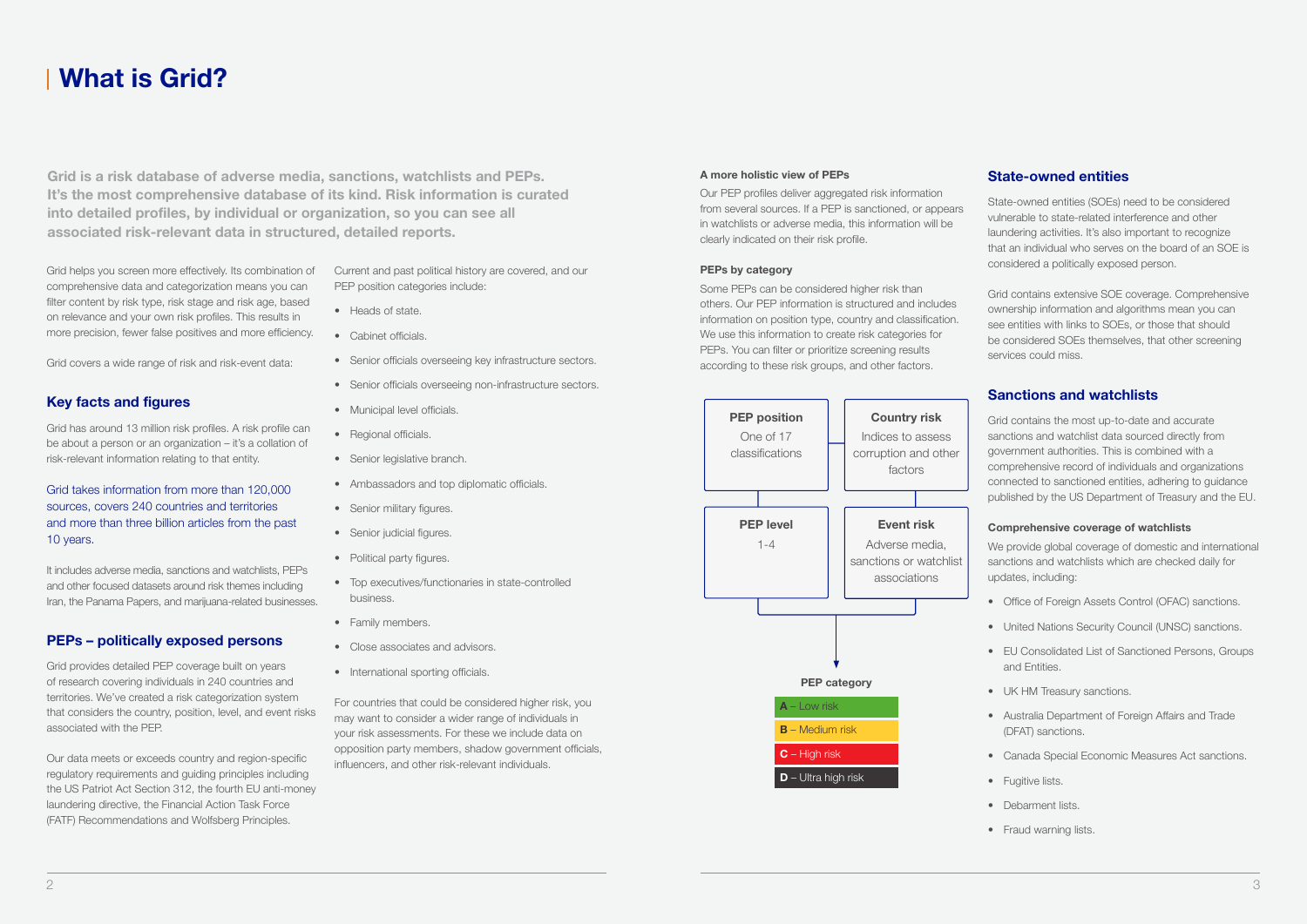#### Identify associated risk with Sanctions Connect

Sanctions Connect is a comprehensive dataset identifying individuals and organizations associated with sanctioned entities. This information helps meet regulatory requirements and protects against reputational risk by highlighting entities that may pose a higher risk than would otherwise be known.

- Subsidiaries (ownership > 50%).
- Affiliates (ownership > 50%).
- Board members and senior officials.
- Affiliated entities of board members and senior officials.
- Family members and close associates of board members and senior officials.

The nature of the relationship to the sanctioned entity is clearly highlighted in profiles and can include:

## Organization relationships

## Individual relationships

- Affiliated entities all entities in which a sanctioned individual currently holds a position.
- Family members and close associates of sanctioned individuals.

# Adverse media

You can identify a broad set of risks with global adverse media information gathered from more than 120,000 trusted sources. Profiles in Grid uncover relevant negative news information covering more than 50 categories of risk. These categories include all 22 predicate offences defined in the EU's sixth anti-money laundering directive and all designated categories of offences outlined in the FATF Recommendations.

Grid contains billions of relevant adverse media records sourced from news publications, magazine articles, television and radio transcripts. Global media sources cover every region in the world, ranging from large international publications to smaller, more local reporting. Foreign language news is monitored from more than 75 countries and translated by linguists into English. Thousands of quality-checked media articles are added to Grid every day, helping to make sure you're alerted to the latest risks uncovered..

## Automate your adverse media search

Once you match an individual or organization to a profile in Grid, relevant adverse media information is summarized highlighting the offence category, stage, date and source. All content is de-duplicated, so you do not need to trawl through long lists of articles or waste time reviewing irrelevant information.

## Benefit from reliability

All media sources used in Grid must pass rigorous assessment for accuracy and quality. We strive to use source material from established media organizations with the highest journalistic standards wherever possible.

# Specialist datasets

## Iran Connect

Iran Connect is an expanding dataset identifying individuals and organizations with connections to Iran's energy, transport and military sectors. This information was originally compiled following the enactment of the US Comprehensive Iran Sanctions, Accountability, and Divestment Act of 2010, and a coordinated tightening of sanctions against Iran imposed by the US, Canada, the EU and the UK. Coverage is continually updated as new information emerges.

## Marijuana related businesses

The marijuana industry operates in a dynamic regulatory environment, with legalization evolving in countries such as the US and Canada. This dataset helps identify businesses that operate in this market along with associated companies and individuals.

Coverage includes all active and pending licensed businesses. There is also information covering businesses involved with the production chain, including cultivators, testing laboratories, manufacturers, transportation, and medical and recreational retail dispensaries. The data is broadly broken down into three tiers:

- Tier 1: companies that 'touch' marijuana (growers, wholesalers, retailers etc).
- Tier 2: companies that do not 'touch' marijuana but whose primary revenue is generated by doing business with tier 1 companies.
- Tier 3: companies that provide products and services to tier 1 companies but whose revenue is incidental to its core business.

## Panama Papers

The Panama Papers comprise 11.5m files from the database of Panamanian law firm Mossack Fonseca. The files are related to how tax havens are used to hide wealth. More than 360,000 entities have been added to Grid following extensive data cleansing, including name and address parsing. The profiles of entities identified in the Panama Papers are combined with the full power of Grid to reveal any associations with adverse media, PEPs and sanctions, providing a complete view of risk.

# Detailed risk profiles

Risk information is curated into detailed profiles, by individual or organization, so you can see all associated risk-relevant data in structured detailed reports. A short summary of the most relevant risk information is provided and then broken down by each risk event. The category, offence stage, date and source are clearly highlighted for each item, making it easier to analyze relevant information.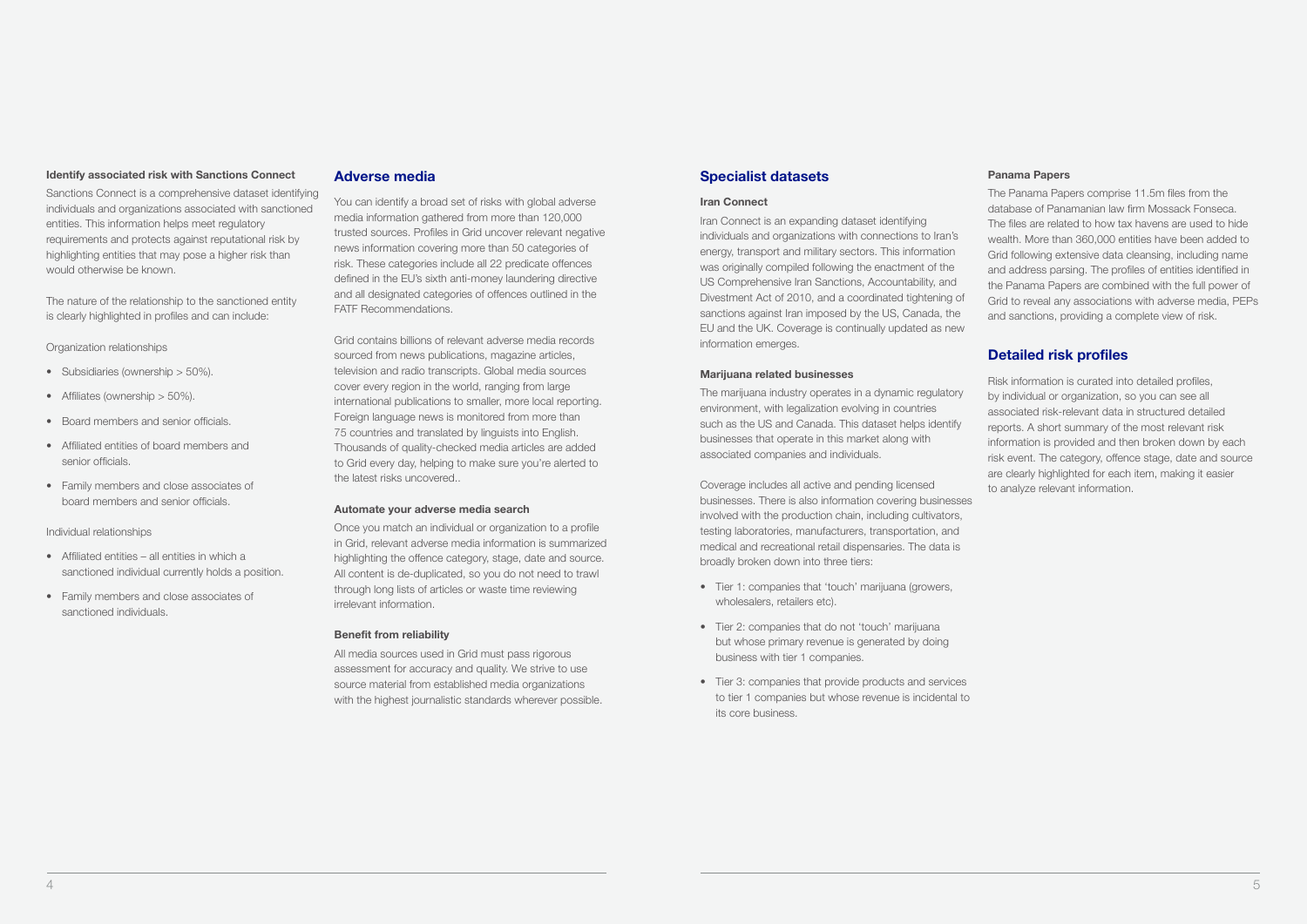# How you can work with and access Grid

Grid powers our Review screening solution and is now integrated into Compliance Catalyst.



Our Review solution screens and monitors individuals and entities, according to your risk profiles and appetite, to help you make reliable decisions on who you should do business with, fast. It's powered by our comprehensive database of risk profiles and events, Grid. Review combines data, technology and people power for precise results and a significant reduction in false positives.

Review combines sophisticated namematching technology with the most advanced search filters and customization, to optimize the identification of relevant risk.

Flexible alert-processing solutions include a managed option via our team of expert analysts, while our most advanced solution uses AI and machine learning to automate alert processing with consistency and precision.



Compliance Catalyst is a data-driven decision engine and risk-management platform. It combines your data with data from leading entity database Orbis, and smarter duediligence screening, powered by Grid data and Review functionality.

It streamlines your know-your-customer (KYC), anti-money laundering (AML) and antibribery and corruption (ABAC) research, and makes your client onboarding and customer due diligence more efficient.

It runs entities and individuals through a series of checks that you can audit and automate to help you identify risk quickly. Get started straightaway with our out-ofthe-box models, or create your own models tailored to your risk profiles and appetite.